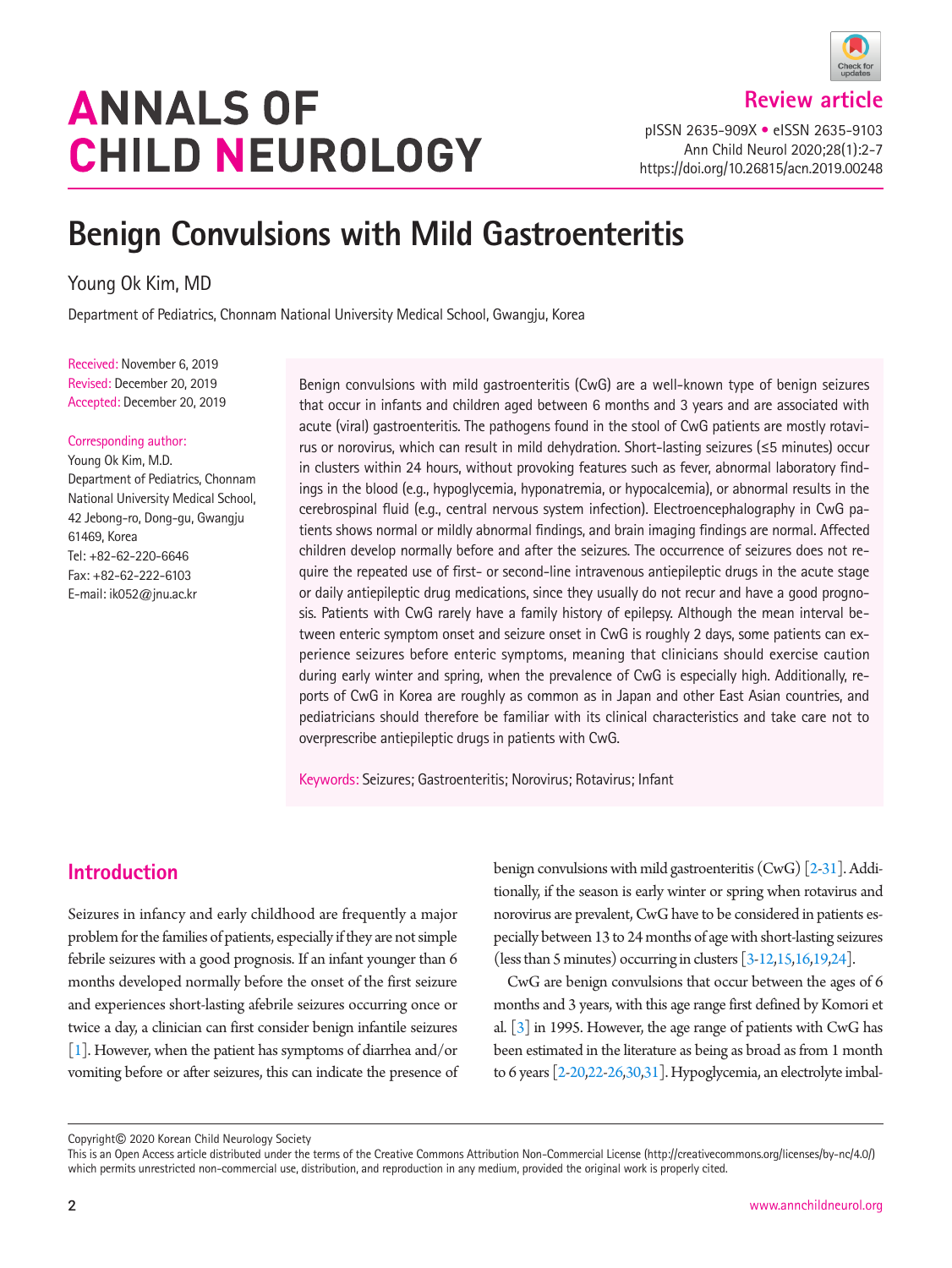ance such as hyponatremia or hypocalcemia, and central nervous system infection that can trigger seizures have to be excluded in this definition  $[2-31]$  $[2-31]$ . The acute gastroenteritis in these benign convulsions is mostly caused by rotavirus or norovirus  $[2-11,14 [2-11,14 [2-11,14 [2-11,14-$ [20](#page-5-2)[,22](#page-5-3)[-26\]](#page-5-4). Since CwG have been reported as frequently in Korea as in Japan, pediatricians need a good knowledge of their clinical characteristics and treatment [\[4](#page-4-8)[-7](#page-4-9)[,28](#page-5-6)[,29](#page-5-7)].

#### **Definition**

The Japanese clinician Morooka [2] first reported patients with CwG in 1982. There were few reports of CwG in East Asian countries around Japan until the early 2000s  $[2,3,9-11]$  $[2,3,9-11]$  $[2,3,9-11]$ , but it has been widely detected even in Western countries since the mid-2000s [12,[17](#page-4-11),19,20]. Following the first report by Morooka [2], Komori et al. [3] summarized the characteristics of CwG and tried to define this condition in 1995. Although there is still no categorized and constant definition, CwG can be easily recognized based on previously reported concepts: (1) benign seizures in children typically aged between 6 months and 3 years (or maximally between 1 month and 6 years); (2) normal development before and after seizures; (3) afebrile seizures with acute (viral) gastroenteritis that usually occur in winter and can cause mild dehydration, with the pathogens mostly being rotavirus or norovirus; (4) short-lasting recurrent seizures occurring within 24 hours (maximally within a few days); (5) neither laboratory abnormalities such as hypoglycemia and electrolyte imbalance nor abnormal findings in cerebrospinal fluid; (6) normal or mildly abnormal findings in electroencephalography (EEG); (7) normal findings in brain imaging; and  $(8)$  seizures having a good prognosis [2-31]. Relatively few patients with CwG have a family history of epilepsy [[3,10,](#page-4-12)24-26,30].

#### **Pathogens**

The infectious pathogens of gastroenteritis found in patients with CwG are rotavirus, norovirus, adenovirus, astrovirus, and sapovirus [3-11,14-20,22-26]. Rotavirus is the most frequently reported, occurring in 40% to 50% patients with CwG before the rotavirus vaccine was introduced [3[,5](#page-4-9)[,10,](#page-4-12)15[,17,](#page-4-11)[23,](#page-5-8)24]. Rotavirus vaccines were introduced in South Korea in 2007, with the vaccination rate reaching 50% in 2009 [\[32,](#page-5-9)[33](#page-5-10)]. These vaccines have decreased the rate of rotavirus positivity in patients with CwG, but the total incidence of CwG did not decrease since the incidence of norovirus infections has increased to become the leading pathogen in recent years [\[4-6\]](#page-4-8). Two Korean single-center studies performed after 2012 revealed 63.0% to 67.5% positivity for norovirus in patients with CwG  $[4,6]$  $[4,6]$ . The descriptions of the clinical characteristics have differed somewhat between rotaviral and noroviral CwG in a few studies; however, these had some limitations due to the small numbers of patients compared and the different prevalence periods of the two pathogens [\[4,](#page-4-8)[5,](#page-4-9)15]. Afebrile seizures occur more frequently in patients with noroviral gastroenteritis than in those with rotaviral gastroenteritis, according to studies performed in Taiwan (29.7% vs. 5%) and Hong Kong (8.67% vs. 1.29%) [1[6,21\]](#page-5-11).

The pathophysiologic mechanisms underlying seizures in patients with CwG are still unclear. The following two questions remain unanswered  $[7,8]$ : (1) are seizures in CwG caused by the direct invasion of viruses into the central nervous system or are they an indirect effect of viruses on the brain with circulating mediates such as cytokines, and (2) why are only infants and young children susceptible to CwG? Rotavirus mainly replicating in the gastrointestinal tracts has been detected in blood, which suggests possibility of the viral spread to the brain [\[34](#page-5-12)[-39\]](#page-5-13). Rotavirus nonstructural protein 4 (NSP4) that is an important glycosylated protein for viral pathogenicity has been detected in rotavirus-infected neurons [\[36\]](#page-5-14). NSP4 has been mentioned as a major enterotoxin causing neurotoxicity by direct viral invasion or cytokine dysregulation [\[7,8](#page-4-9)[,37\]](#page-5-10). Recently, Yeom et al.  $[37]$  $[37]$  detected that serum levels of anti-NSP4 immunoglobulin G (IgG) antibodies were lower in the seizure group with rotaviral gastroenteritis than those in the non-seizure group, which suggested the protective effect of anti-NSP4 IgG against seizures. The pathogenesis of norovirus and other viruses resulting in CwG has been still not-well understood [\[7,8](#page-4-9)[,40](#page-5-14)]. Therefore, common hypothesis explaining pathogenic mechanism in CwG has not been proposed yet.

Rotavirus has been reported in more severe neurologic diseases than CwG: encephalopathy (e.g., mild encephalopathy with a reversible splenial lesion [MERS]), meningoencephalitis and cerebellitis [\[7,8](#page-4-9)[,38](#page-5-15)[,39\]](#page-5-13). Norovirus also has been detected in patients with encephalitis/encephalopathy  $[40]$  $[40]$ . A recent nationwide survey in Japan from 2011 to March 2016 showed how poor the outcome of norovirus-associated encephalitis/encephalopathy (NoVE) was in children [40]. NoVE in this survey included MERS, acute necrotizing encephalopathy, acute encephalopathy with biphasic seizures and late reduced diffusion, and hemorrhagic shock and encephalopathy  $[40]$ .

#### **Epidemiology**

The incidence of CwG peaked at an age of 13 to 24 months regardless of the types of viruses involved [\(Fig. 1](#page-2-0)) [3-20,22-26]. The study of Kawano et al. [15] from 2007 found that nine patients with noroviral CwG were younger than 30 patients with ro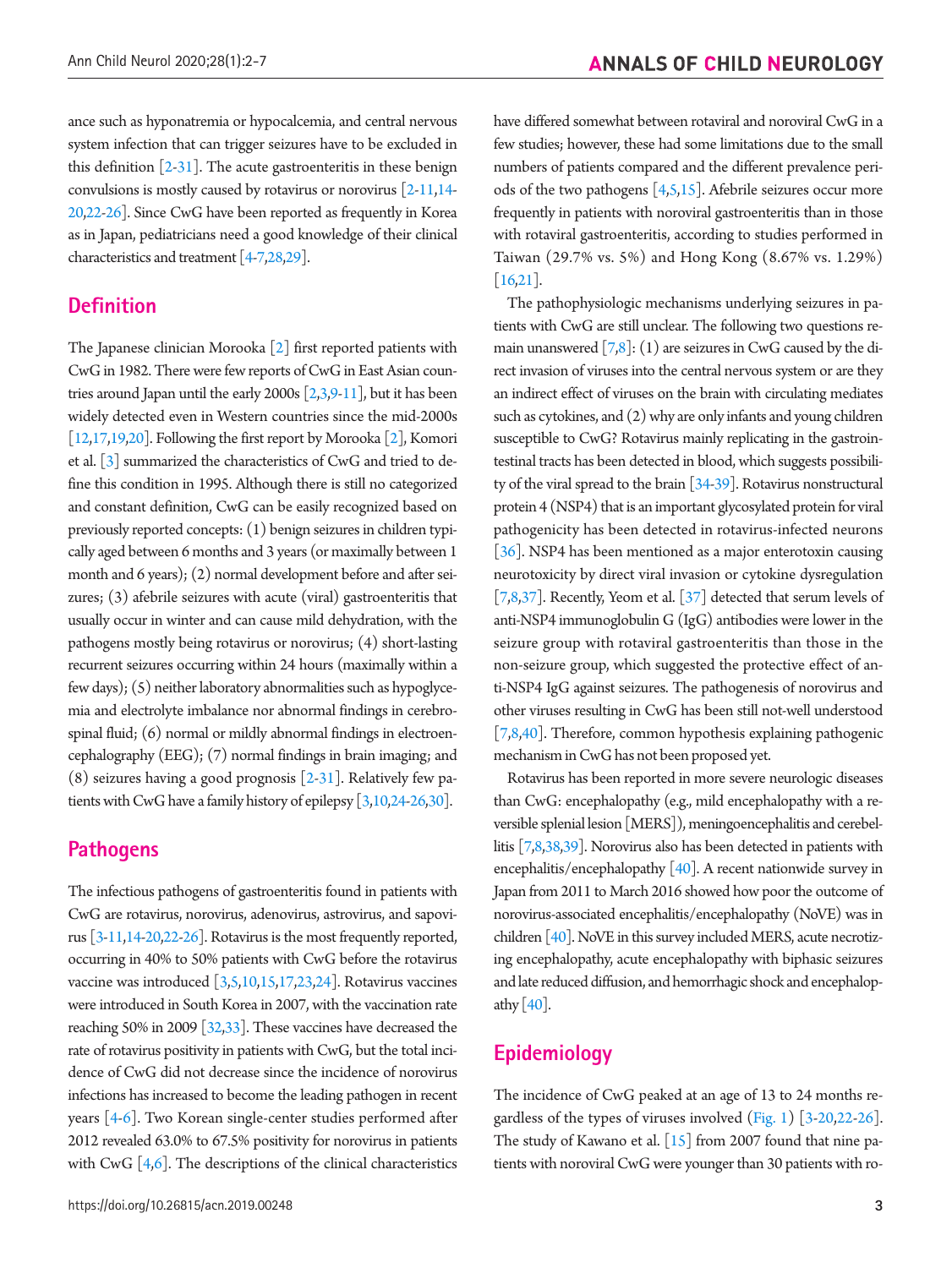taviral CwG. However, recent studies have found no age difference between noroviral CwG patients and rotaviral CwG patients ([Table 1](#page-2-1)) [4,6]. A nonsignificant sex difference has been found in patients with CwG, with females constituting 55% to 60% of them  $[4,6,7,11,15]$ . A female predominance seemed more likely in patients with noroviral CwG (61.4% to 68.9%) than those with rotaviral CwG (50.0% to 53.5%) [4,6,15].

The most-common season for CwG is winter, independent of the virus type [3-12,15,1[6,18](#page-5-16),19,24]. However, rotaviral CwG were

<span id="page-2-0"></span>

**Fig. 1.** Age at onset of convulsions with mild gastroenteritis [\[4,](#page-4-13)[5\]](#page-4-14).

most prevalent from January to May in East Asian countries (from winter to spring), while noroviral CwG were most prevalent during November and December (only in winter) [\(Fig. 2](#page-2-2)) [4,15,24].

# **Clinical characteristics**

CwG occur in distinctive clusters, which were noted in 57% to 75% of patients and reportedly involved a maximum of eight episodes in each cluster  $\left[3,5,7,10,15,17,24,30\right]$ . In the study of Kim et

<span id="page-2-2"></span>

**Fig. 2.** Monthly distribution of convulsions with mild gastroenteritis [[4](#page-4-13)[,5](#page-4-14)].

<span id="page-2-1"></span>

|            | Table 1. Clinical characteristics of patients with convulsions with mild gastroenteritis at a single center between March 2005 and February |  |  |  |  |  |
|------------|---------------------------------------------------------------------------------------------------------------------------------------------|--|--|--|--|--|
| 2017 [4.5] |                                                                                                                                             |  |  |  |  |  |

| Characteristic              | Norovirus        | Rotavirus        | Total            | $P$ value $a$     |
|-----------------------------|------------------|------------------|------------------|-------------------|
| Total number                | 44               | 26               | 140              |                   |
| Age (mo)                    | $18.66 \pm 5.57$ | $19.31 \pm 7.37$ | $18.45 \pm 6.22$ | 0.68              |
| Female sex                  | 27(61.4)         | 13 (50.0)        | 77 (55.0)        | 0.36              |
| Enteric symptoms            |                  |                  |                  |                   |
| Present at seizure onset    | 44 (100.0)       | 26 (100.0)       | 140 (100.0)      |                   |
| Diarrhea                    | 34(77.3)         | 23 (88.5)        | 116 (82.9)       | 0.25              |
| Vomiting                    | 43 (97.7)        | 21(80.8)         | 120 (85.7)       | 0.02 <sup>c</sup> |
| Interval (day) <sup>b</sup> | $2.00 \pm 1.06$  | $2.58 \pm 1.21$  | $2.11 \pm 1.14$  | 0.04 <sup>c</sup> |
| Number of seizures          | $2.73 \pm 1.37$  | $2.15 \pm 1.16$  | $2.41 \pm 1.35$  | 0.08              |
|                             | 9(20.5)          | 11(42.3)         | 44 (31.4)        | 0.05              |
| $\overline{2}$              | 12(27.3)         | 4(15.4)          | 34(24.3)         | 0.26              |
| 3                           | 11(25.0)         | 7(26.9)          | 39(27.9)         | 0.86              |
| $\overline{4}$              | 8(18.2)          | 4(15.4)          | 13(9.3)          | 0.77              |
| $\geq 5$                    | 4(9.1)           | $\mathbf 0$      | 10(7.1)          | 0.12              |
| Seizure duration (min)      |                  |                  |                  |                   |
| $\leq 5$                    | 42 (95.5)        | 24 (92.3)        | 129 (92.1)       | 0.58              |
| $6 - 15$                    | 2(4.5)           | 2(7.7)           | 9(6.4)           | 0.58              |
| >15                         | 0                | 0                | 2(1.4)           |                   |

Values are presented as mean±standard deviation or number (%).

<sup>a</sup>P value for comparison between rotavirus- and norovirus-associated convulsions with mild gastroenteritis; <sup>b</sup>Interval between enteric symptom onset and seizure onset; <sup>c</sup>P<0.05.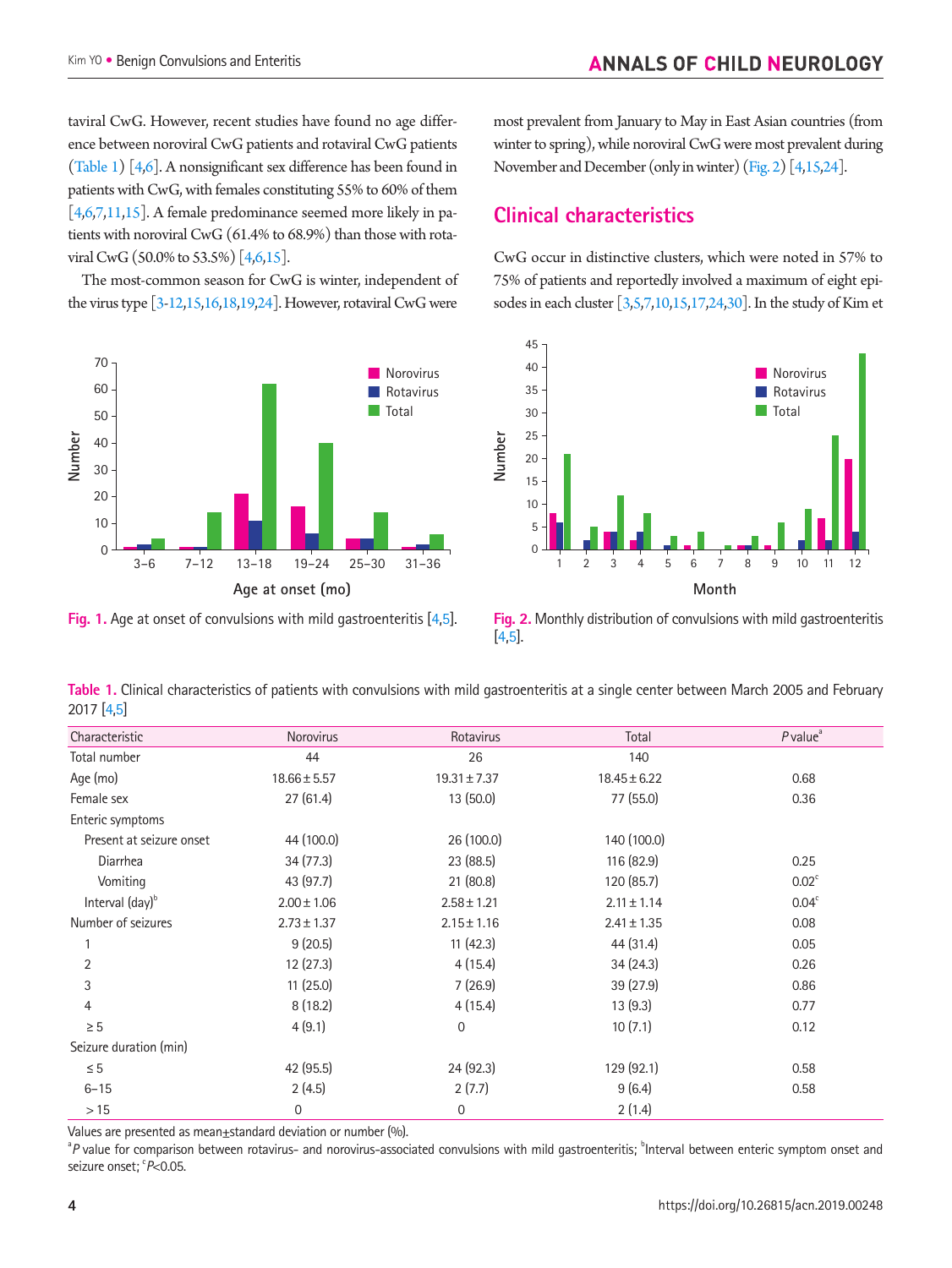al. [4], multiple seizures occurred in 79.5% of the noroviral patients but 57.7% of the rotaviral patients (*P*= 0.05) [\(Table 1](#page-2-1)). The number of seizures was  $2.41 \pm 1.35$  for the 140 CwG patients in this study:  $2.73 \pm 1.37$  in the noroviral group (44 patients) and 2.15 $\pm$ 1.16 in the rotaviral group (26 patients; *P* = 0.08) [\(Table 1](#page-2-1)) [4]. Another Korean study of noroviral CwG similarly found that the number of seizures was  $2.79 \pm 2.82$  [6].

One seizure episode lasts mostly for shorter than 5 minutes, although a few episodes last 15 minutes [\(Table 1\)](#page-2-1) [4,10,15]. All seizure episodes from the first to the last mostly occur within 24 hours  $[4,10,15]$ : Kim et al.'s  $[4]$  recent study found that 62.1% of seizure episodes stopped within 6 hours, 87.1% within 12 hours, and 96.4% within 24 hours (Fig. 3). Although Kawano et al. [15] reported that all episodes of clustered seizures stopped earlier in rotaviral patients than in noroviral patients group  $(4.9 \pm 5.7 \text{ hours})$ vs.  $11.8 \pm 12.0$  hours), this result was not replicated in Kim et al.'s [4] study.

The interval between enteric symptom onset and seizure onset in CwG was  $2.11 \pm 1.14$  days according to Kim et al.'s [4] study that included 140 CwG patients (Table 1). This interval was  $2.00 \pm 1.06$  days in 44 noroviral CwG patients but  $2.58 \pm 1.21$  days in 26 rotaviral CwG patients (*P*= 0.04) ([Table 1\)](#page-2-1), although Kawano et al. [15] found no significant difference between the two groups. A recent study from 2016 similarly found that this interval in noroviral CwG was  $1.82 \pm 0.78$  days [6]. Some patients can experience seizures before enteric symptoms, although most CwG patients had seizures after enteric symptoms [\(Table 1\)](#page-2-1) [3-5], and so clinicians should exercise caution during the prevalent season of CwG. Vomiting was more common in norovirus-associated CwG patients (97.7%) than in rotavirus-associated CwG patients  $(80.8\%)$  in Kim et al.'s  $\lceil 4 \rceil$  previous study, although vomiting was



usually less frequent in noroviral gastroenteritis than in rotaviral gastroenteritis [\(Table 1\)](#page-2-1)  $[16]$ . This needs further investigation.

Seizure semiology of CwG has been differently described in the literature [3,4,6,17]. In two recent Korean studies, generalized onset seizures were seen in more than 90% of CwG patients irrespective of the virus type [4,6]. However, focal onset seizures were not less common than generalized onset ones in the studies of Komori et al. [3] (52.6%; 10 of 19 seizures in 10 CwG patients) and Caraballo et al. [17] (68.5%; 15 of 22 CwG patients). In fact, seizures in most ictal EEG recordings were focal onset ones [19,24].

The interictal EEG recordings in CwG are mostly normal, although they can show posterior slowing or focal sharp/spikes [3- 8,10-12,15-20,24-26]. Kim et al.'s [4] previous study found that posterior slowing was more frequent in norovirus patients (34.9%) than in rotavirus patients (11.5%), while another Korean study of noroviral CwG observed focal or diffuse slowing in only 13.8% patients [4,6]. The findings of brain imaging were all normal in Kim et al.'s  $[4]$  previous study as well as in most other previous studies  $[4-8, 15-20, 24-26]$ .

Most laboratory profiles in patients with CwG are within the normal ranges, but there are some reports of serum uric acid levels being high, including Kim et al.'s [4] recent report  $(9.53 \pm 0.48)$ mg/dL in 26 CwG patients) [4[,27](#page-5-17)-29]. Yoo et al. [29] identified that serum uric acid levels in 154 patients with CwG were significantly higher  $(9.79 \pm 2.16 \text{ mg/dL})$  than in 3092 patients with acute gastroenteritis without seizures  $(6.04 \pm 2.36 \text{ mg/dL})$ . Additionally, they showed that the serum levels of uric acid in CwG patients are not confounded by dehydration or recurrent seizures that have been considered as the underlying patho-mechanisms of high uric acid levels [29]. Yoo et al. [29] suggested that significantly-high serum uric acid levels can be a valuable diagnostic clues for CwG, although further basic studies to reveal its mechanism are in need. Comparisons of laboratory profiles between rotaviral and noroviral CwG patients in the literature have shown different results, which therefore need to be evaluated further with larger numbers of patients  $[4,15]$ . Although Kawano et al.  $[15]$  revealed no significant difference, Kim et al.'s [4] recent study showed a slight difference, with a higher platelet count (318,090±88,920/ mm3 vs. 263,080±97,070/mm3 , *P*= 0.02), lower serum glucose level (76.86±14.96 mg/dL vs. 86.58±18.65 mg/dL, *P*= 0.02), and higher serum calcium level  $(9.65 \pm 0.59 \text{ mg/dL vs. } 9.41 \pm 0.37)$ mg/dL, *P*= 0.04) in the patients with noroviral CwG than in those with rotaviral CwG.

Treating CwG in the acute stage when seizures develop in clusters does not require repeated injections of first- and second-line antiepileptic drugs, as seizures in CwG patients are characteristical-**Fig. 3.** Interval from the first to the last seizure  $[4,5]$  $[4,5]$  $[4,5]$ . ly short-lasting (  $\leq$  5 minutes/episode) and all episodes of clus-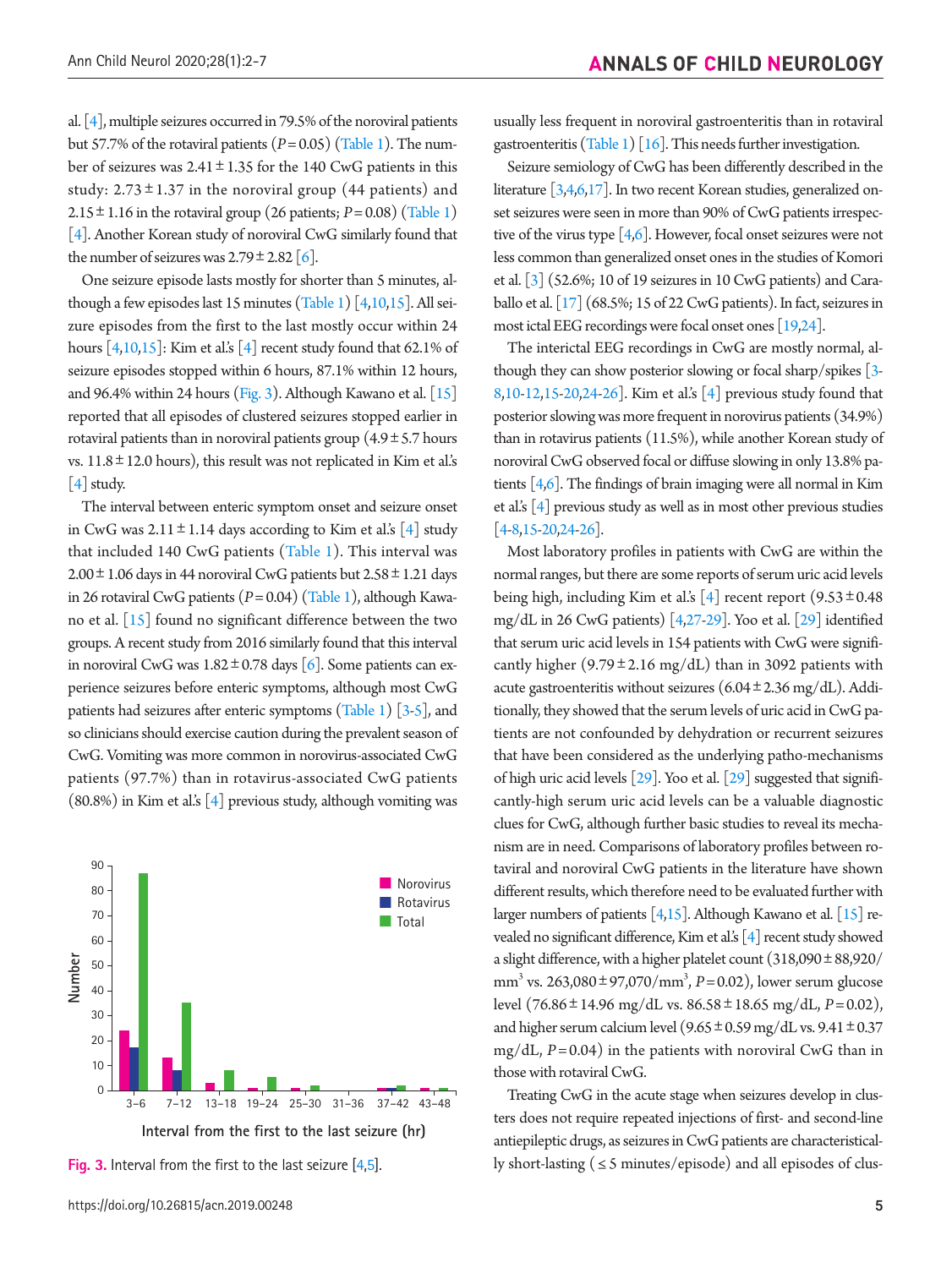tered seizures usually stop within 24 hours from seizure onset [10,14,15,23]. According to Japanese colleagues' reports, benzodiazepines are not so effective, while carbamazepine (orally 5 mg/kg once daily for 1 to 3 days) and lidocaine have been effective in some patients with recurrent seizures  $\left[10,14,15,23\right]$ . Additionally, no daily antiepileptic drug medication is required since the seizures usually do not recur  $\left[10,14,15,23\right]$ .

The prognosis of CwG is good, with the affected children developing normally before and after seizures and having no disability even when experiencing clustered seizures during the acute stage [2,7,30,31]. Progression to epilepsy from CwG has been rarely reported [7,8,22,24].

## **Conclusion**

CwG are afebrile, nonprovoked, and archetypal seizures that occur during infancy and early childhood and have a good prognosis, and are associated with acute viral gastroenteritis and no abnormal findings in brain imaging. The most common pathogen was rotavirus before the rotavirus vaccine was introduced around 2010, and has been norovirus since then, with both of these viruses being most prevalent during winter. Short-lasting and clustered seizures occur within 24 hours, but they need neither repeated use of firstand second-line intravenous antiepileptic drugs in the acute stage nor daily antiepileptic drug medication. EEG in CwG patients shows normal or only mildly abnormal findings. The children develop normally before and after seizures and most of them have no specific family history of seizures. Although most seizures develop within 2 days after the onset of enteric symptoms, pediatricians should exercise caution during the prevalent season of CwG since seizures can also precede the enteric symptoms.

## **Conflicts of interest**

No potential conflict of interest relevant to this article was reported.

#### **ORCID**

Young Ok Kim, [https://orcid.org/0000-0002-7873-114](http://orcid.org/0000-0002-7873-1140)0

# **Author contributions**

Conceptualization: YOK. Data curation: YOK. Formal analysis: YOK. Project administration: YOK. Visualization: YOK. Writing-original draft: YOK. Writing-review & editing: YOK.

#### <span id="page-4-1"></span>**References**

- <span id="page-4-0"></span>1. Specchio N, Vigevano F. The spectrum of benign infantile seizures. Epilepsy Res 2006;70 Suppl 1:S156-67.
- 2. Morooka K. Convulsions and mild diarrhea. Shonika (Tokyo) 1982;23:131-7.
- <span id="page-4-8"></span>3. Komori H, Wada M, Eto M, Oki H, Aida K, Fujimoto T. Benign convulsions with mild gastroenteritis: a report of 10 recent cases detailing clinical varieties. Brain Dev 1995;17:334-7.
- <span id="page-4-13"></span><span id="page-4-9"></span>4. Kim BR, Choi GE, Kim YO, Kim MJ, Song ES, Woo YJ. Incidence and characteristics of norovirus-associated benign convulsions with mild gastroenteritis, in comparison with rotavirus ones. Brain Dev 2018;40:699-706.
- <span id="page-4-14"></span>5. Park SH, Kim YO, Kim HK, Kim HS, Kim BY, Cheon KR, et al. Incidence of benign convulsions with mild gastroenteritis after introduction of rotavirus vaccine. Brain Dev 2015;37:625-30.
- <span id="page-4-12"></span>6. Kim GH, Byeon JH, Lee DY, Jeong HJ, Eun BL. Norovirus in benign convulsions with mild gastroenteritis. Ital J Pediatr 2016;42:94.
- <span id="page-4-6"></span>7. Kang B, Kwon YS. Benign convulsion with mild gastroenteritis. Korean J Pediatr 2014;57:304-9.
- <span id="page-4-2"></span>8. Castellazzi L, Principi N, Agostoni C, Esposito S. Benign convulsions in children with mild gastroenteritis. Eur J Paediatr Neurol 2016;20:690-5.
- <span id="page-4-10"></span>9. Abe T, Kobayashi M, Araki K, Kodama H, Fujita Y, Shinozaki T, et al. Infantile convulsions with mild gastroenteritis. Brain Dev 2000;22:301-6.
- <span id="page-4-7"></span>10. Uemura N, Okumura A, Negoro T, Watanabe K. Clinical features of benign convulsions with mild gastroenteritis. Brain Dev 2002;24:745-9.
- <span id="page-4-3"></span>11. Hung JJ, Wen HY, Yen MH, Chen HW, Yan DC, Lin KL, et al. Rotavirus gastroenteritis associated with afebrile convulsion in children: clinical analysis of 40 cases. Chang Gung Med J 2003;26:654-9.
- 12. Narchi H. Benign afebrile cluster convulsions with gastroenteritis: an observational study. BMC Pediatr 2004;4:2.
- <span id="page-4-4"></span>13. Okumura A, Uemura N, Negoro T, Watanabe K. Efficacy of antiepileptic drugs in patients with benign convulsions with mild gastroenteritis. Brain Dev 2004;26:164-7.
- <span id="page-4-11"></span>14. Okumura A, Tanabe T, Kato T, Hayakawa F, Watanabe K. A pilot study on lidocaine tape therapy for convulsions with mild gastroenteritis. Brain Dev 2004;26:525-9.
- <span id="page-4-5"></span>15. Kawano G, Oshige K, Syutou S, Koteda Y, Yokoyama T, Kim BG, et al. Benign infantile convulsions associated with mild gastroenteritis: a retrospective study of 39 cases including virological tests and efficacy of anticonvulsants. Brain Dev 2007;29: 617-22.